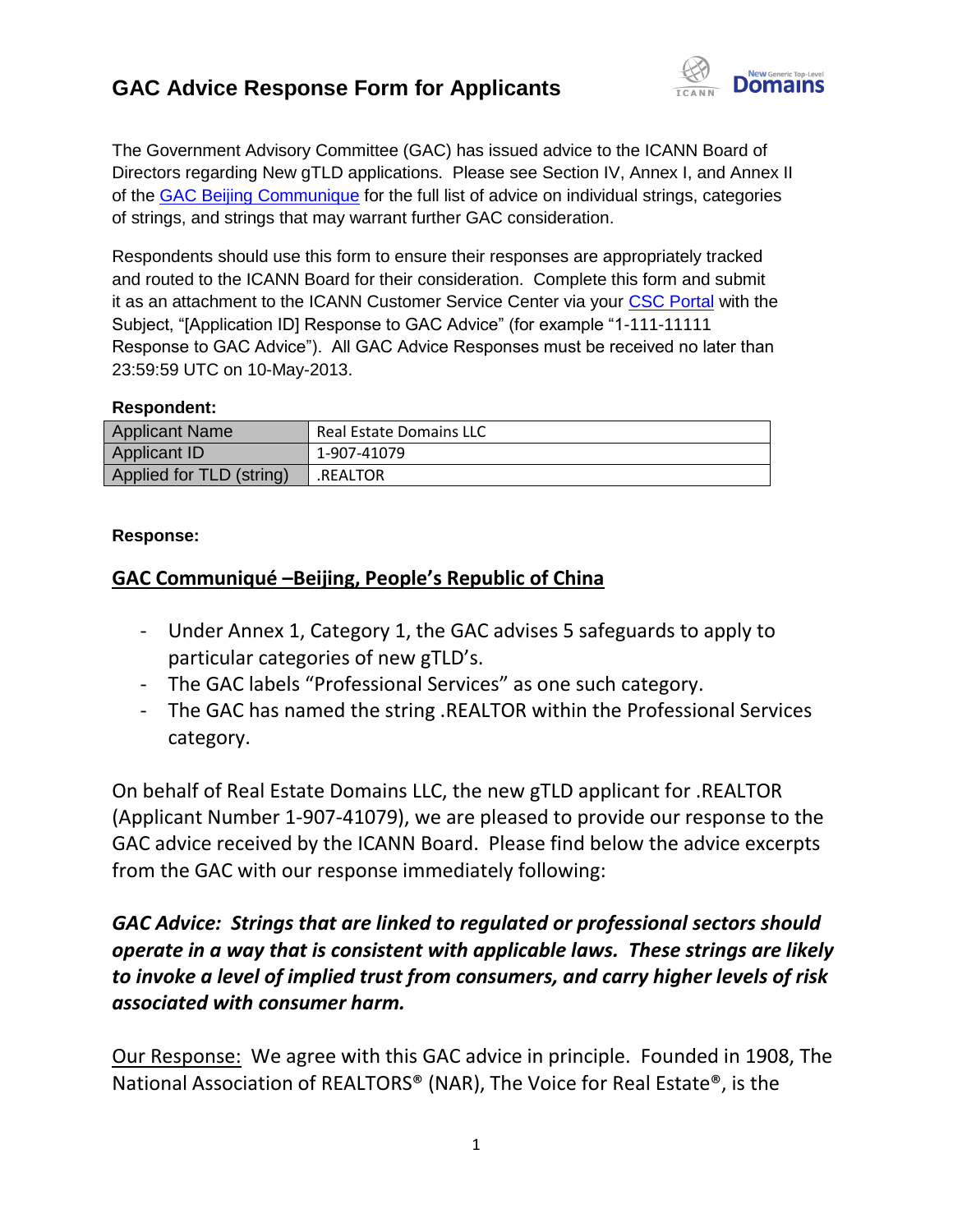

world's largest professional association, representing greater than one million members belonging to approximately 1,400 state and local associations⁄boards. An acknowledged leader in the real estate field NAR has worked to develop standards for efficient, effective, and ethical real estate business practices since well before there were any state/provincial or national regulatory authorities. The term REALTOR® implies a level of trust due to efforts led by NAR representing the collective interests of the public and of each of its REALTOR® members.

The term "REALTOR®", invented by NAR, is a registered collective membership mark of the National Association of REALTORS® that identifies a real estate professional who is a member of the NAR and pledges to abide by its strict Code of Ethics. The term REALTOR® is registered as a collective membership mark by NAR with the United States Patent and Trademark Office. As NAR has stepped up on the world stage both directly and through relationships with other national organizations of real estate professionals, NAR has also registered REALTOR for that or other services in the trademark offices of an additional 45 nations and the European Community.

*GAC Advice: Registry acceptable use policy must require registrants to comply with all applicable laws including those that relate to privacy, data collection, consumer protection (including in relation to misleading and deceptive conduct), fair lending, debt collection, organic farming, disclosure of data, and financial disclosures.*

Our Response: We agree in principle. Registry acceptable use policy will require registrants to comply with all applicable laws.

# *GAC Advice: Registry operators will require registrars at the time of registration to notify registrants of the acceptable use policy.*

Our Response: We agree. Registrars accredited in .REALTOR will be required in the registry/registrar agreement to notify registrants of the .REALTOR acceptable use policy, as those policies may evolve over time, at the time of registration.

# *GAC Advice: Registry Operators will require registrants who collect and maintain sensitive health and financial data implement reasonable and*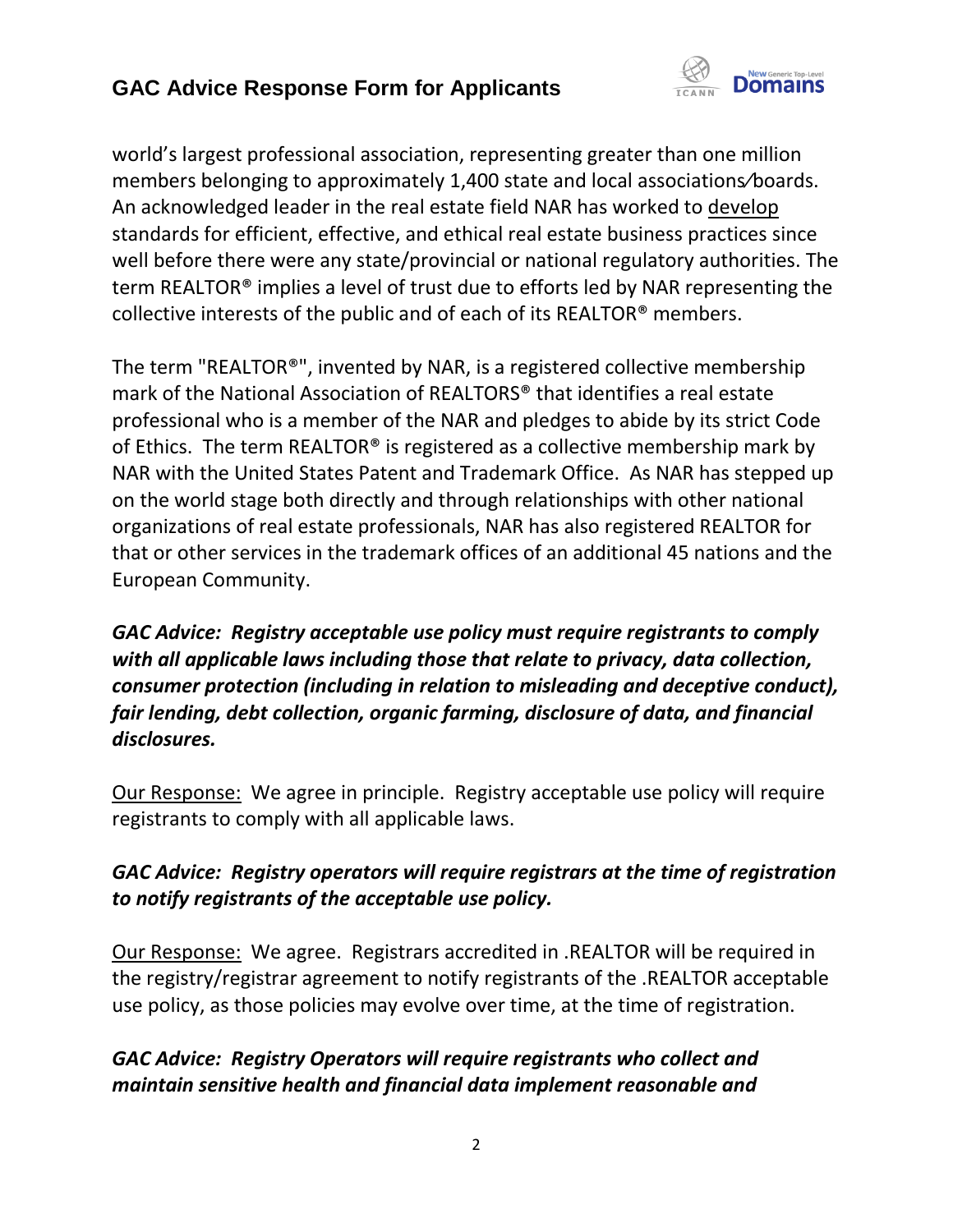

# *appropriate security measures commensurate with the offering of those services, as defined by applicable law and recognized industry standards.*

Our Response: We agree in principle. All registrants of .REALTOR domain names who collect and maintain sensitive financial data will be required to implement reasonable and appropriate security measures commensurate with the risk associated with the offering of those services, as defined by law and/or recognized industry standards, as applicable.

# **GAC Advice: Establish a working relationship with the relevant regulatory, or industry self-regulatory, body including developing a strategy to mitigate as much as possible the risks of fraudulent, and other illegal, activities.**

Our Response: We agree. NAR is a globally recognized industry self-regulatory organization for REALTORS® including administration of a strict of Code of Ethics and Professional Standards which has served to mitigate risks to the public for 100 years. NAR's scope includes working relationships with governmental or nongovernmental bodies in numerous countries throughout the world.

# *GAC Advice: Registrants must be required by the registry operator to provide a single point-of-contact for the notification of complaints or reports of registration abuse as well as the contact details of the relevant regulatory, or industry self-regulatory, bodies in their main place of business.*

Our Response: We agree. As provided for in our response to Question 28: "If you believe that a .REALTOR domain name is or has been involved in abusive conduct, please contact our Abuse Prevention Manager at <email address> or <written address> with your complaint."

*GAC Advice: "In addition, some of the above strings may require further targeted safeguards, to address specific risks, and to bring registry policies in line with arrangements in place offline. In particular, a limited subset of the above strings are associated with market sectors which have clear and/or regulated entry requirements (such as: financial, gambling, professional services, environmental, health and fitness, corporate identifiers, and charity) in*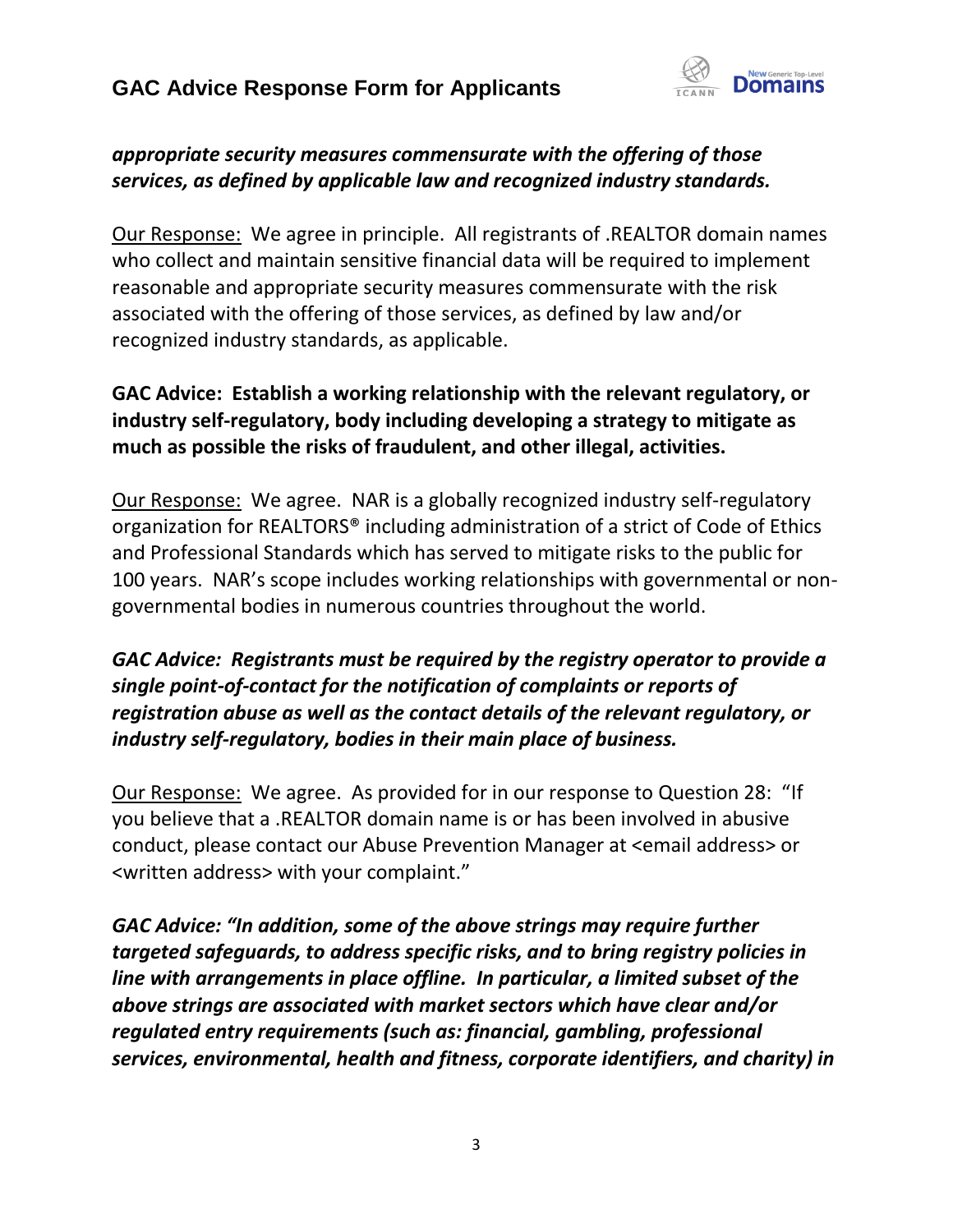

# *multiple jurisdictions, and the additional safeguards below should apply to some of the strings in those sectors".*

Our response: We agree. For example, one of the criteria commonly applied in determining eligibility for REALTOR® membership in NAR is that the applicant have a current, valid license or certification from the relevant government authority. This approach preserves the integrity of the profession by mirroring as a part of the qualification prerequisites to be a REALTOR®, the business entry requirements put in place by the applicable governmental regulatory body. If not in fact, then at least in effect the offline requirements of the governmental regulatory body are incorporated into the registration process of .REALTOR domain names.

# *GAC Advice: At the time of registration the registry operator must verify and validate the registrants' authorizations, charters, licenses and/or other credentials for participation.*

Our Response: We agree. At time of registration registry operator will verify with NAR that the domain name registrant is a member of NAR or licensed to use the term REALTOR®. As stated in response to Question 18: ""only NAR, REALTORS®, NAR members, NAR affiliates (including affiliated institutes, societies and councils), NAR licensees and parties otherwise in a contractual relationship with NAR relating to use of the REALTOR® mark will be permitted registration in .REALTOR." Such status will be verified at time of registration.

# *GAC Advice: In case of doubt with regard to authenticity of licenses or credentials, registry operator should consult with relevant national supervisory authorities, or other equivalents.*

Our Response: We agree. Registry operator will consult with NAR in case of doubt with regard to authenticity of any licensing credentials.

*GAC Advice: Registry operator must conduct periodic, post-registration checks with the above requirements in order to ensure they continue to conform to appropriate regulations and licensing requirements and generally conduct their activities in the interests of the consumers they serve.*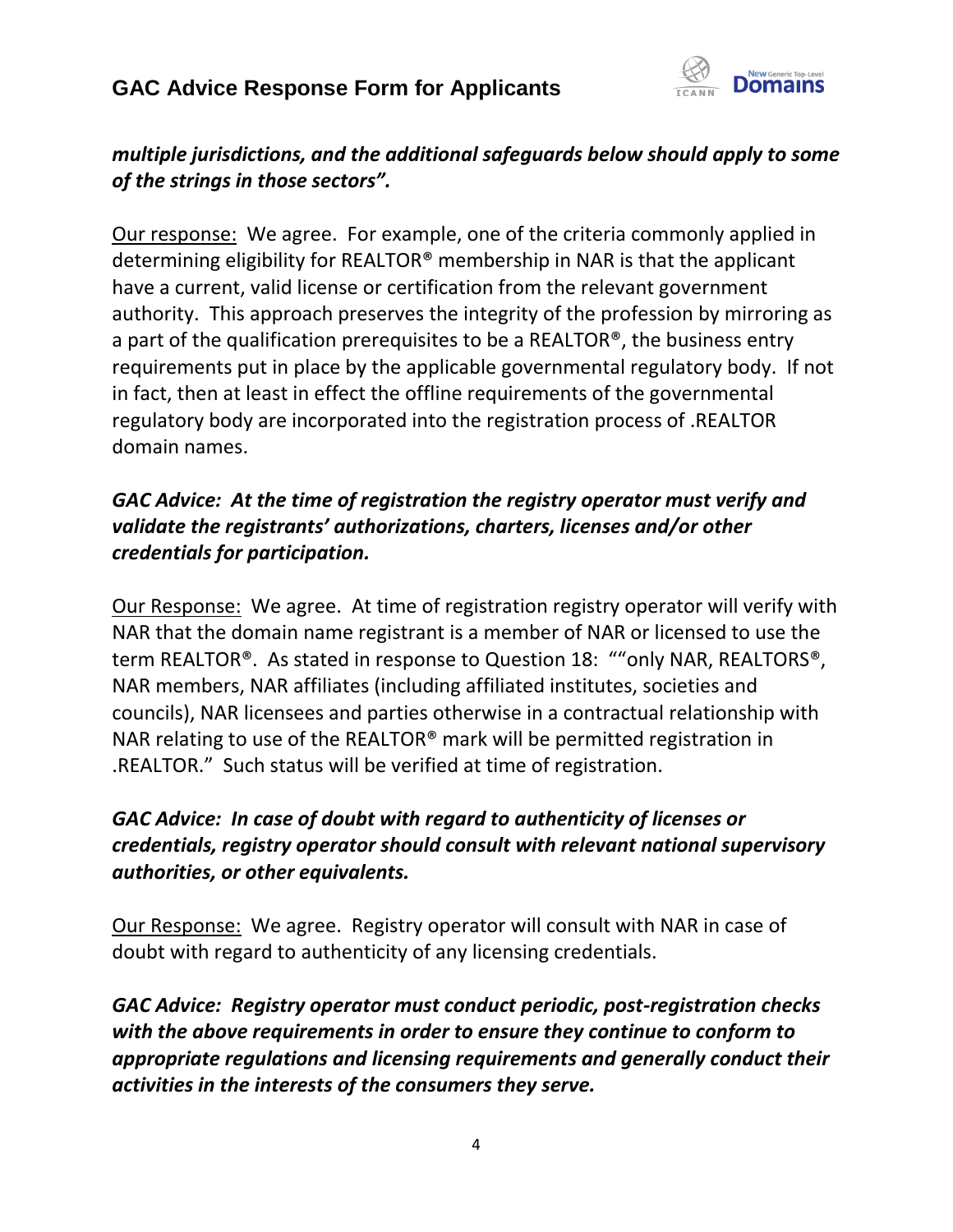

Our Response: We agree. Registry operator will conduct periodic, postregistration checks against the criteria originally permitting registration. As stated in response to Question 18: "To the extent a registrant⁄REALTOR® lapses in membership as a REALTOR®, or a registrant⁄NAR member ceases to be an NAR member, or a registrant⁄NAR affiliate ceases to be an NAR affiliate, or a registrant⁄NAR licensee ceases to be an NAR licensee, or a registrant⁄NAR contracted-party ceases to be an NAR contracted party, registration of the affected domain will have to be withdrawn."

With regards to REALTORS<sup>®</sup> conducting their activities in the interests of the consumers they serve, the very first Article of the NAR Code of Ethics and Standards of Practice states, "When representing a buyer, seller, landlord, tenant, or other client as an agent, REALTORS® pledge themselves to protect and promote the interests of their client. This obligation to the client is primary, but it does not relieve REALTORS® of their obligation to treat all parties honestly. When serving a buyer, seller, landlord, tenant or other party in a non-agency capacity, REALTORS® remain obligated to treat all parties honestly".

*GAC Advice, Restricted Access: As an exception to the general rule that the gTLD domain name space is operated in an open manner registration may be restricted, in particular for strings mentioned under Category 1. In these cases, the registration restrictions should be appropriate for the types of risks associated with the TLD. The registry operator should administer access in these kinds of registries in a transparent way that does not give an undue preference to any registrars or registrants, including itself, and shall not subject registrars to an undue disadvantage.*

Our Response: We agree. As an exception to the general rule, and as stated in response to Question 18, "Consistent with NAR's mission⁄purpose for the .REALTOR gTLD, NAR will determine, in its sole discretion, who may register domains in .REALTOR, and only NAR, REALTORS®, NAR members, NAR affiliates (including affiliated institutes, societies and councils), NAR licensees and parties otherwise in a contractual relationship with NAR relating to use of the REALTOR® mark will be permitted such registration." NAR's knowledge of the real estate business and the ethical and legal conduct of that business makes NAR the most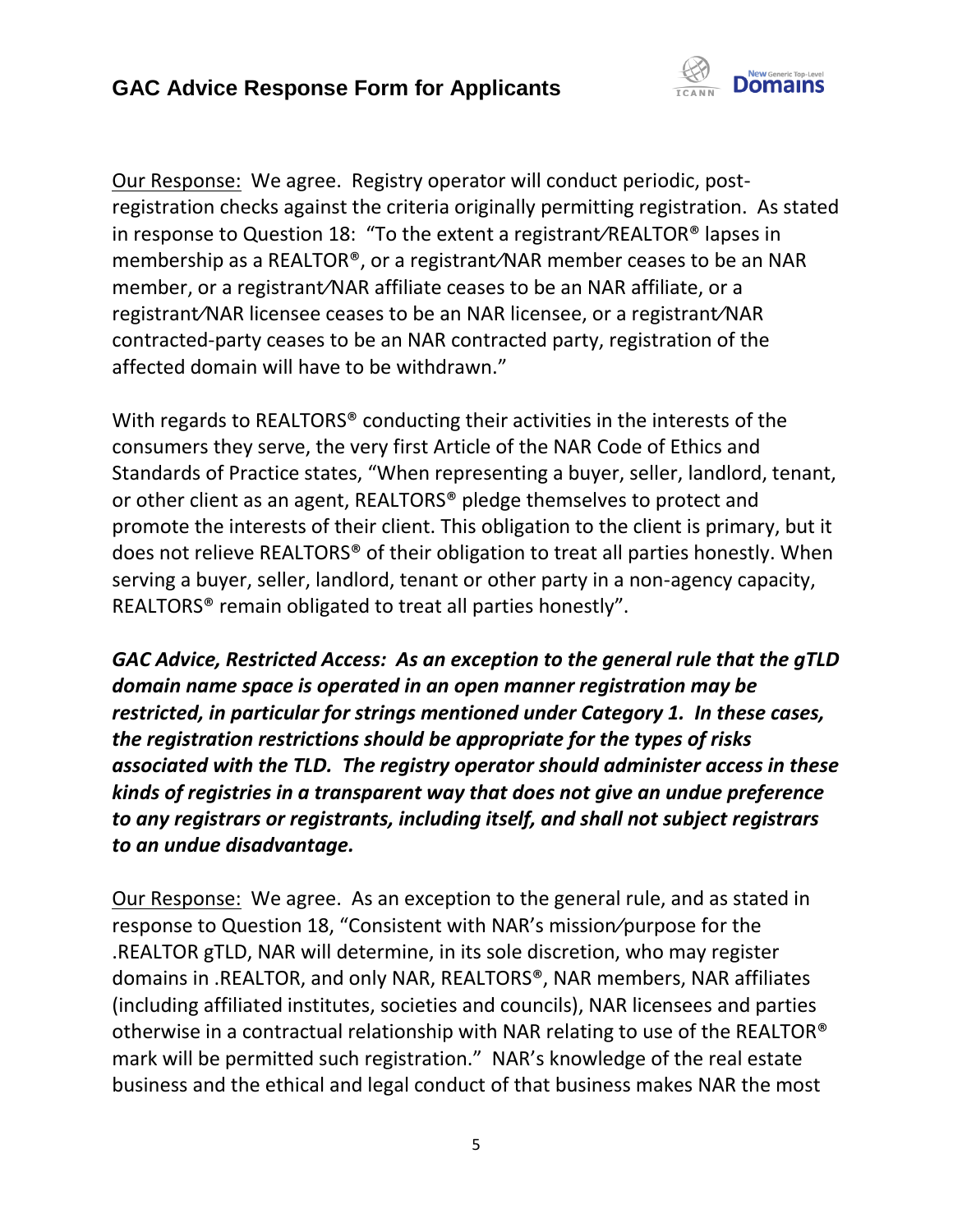

suitable entity with both the experience and the expertise to determine the registration restrictions that should be appropriate for the types of risks associated with the .REALTOR TLD.

We further agree the registry operator should administer access to .REALTOR in a transparent way that does not give an undue preference to any registrars or registrants, including itself, and shall not subject registrars to an undue disadvantage. For example, NAR maintains non-discriminatory standards for membership such that any authorized real estate practitioner willing to commit to the enhanced standards of ethical conduct required of a REALTOR® will be eligible for membership in NAR thus eligible for registration of a .REALTOR domain name.

### *GAC Advice, Exclusive Access: For strings representing generic terms, exclusive registry access should serve a public interest goal.*

Our Response: Our application for .REALTOR, on behalf of the National Association of REALTORS® (NAR), does not represent a generic term. REALTOR® is a registered collective membership mark of NAR that identifies a real estate professional who is a member of the NAR and abides by its strict Code of Ethics. NAR's intellectual property rights for the term REALTOR® are recognized by the USPTO, an additional 45 nations and the European Community. While in this context REALTOR® is not a generic term, extending NAR's longstanding position as the acknowledged leader in developing standards for efficient, effective, and ethical real estate business practices on behalf of REALTORS® to .REALTOR serves a public interest goal.

# The GAC's Six safeguards for all new gTLDs:

*GAC Advice, WHOIS verification and checks: Registry Operators will conduct checks on a statistically significant basis to identify registrations in its gTLD with deliberately false, inaccurate, or incomplete WHOIS data at least twice per year. Registry operators will weight the sample towards registrars with the highest percentages of deliberately false, inaccurate or incomplete records in the previous checks. Registry operators will notify the relevant registrar of any inaccurate or incomplete records identified during the checks, triggering the*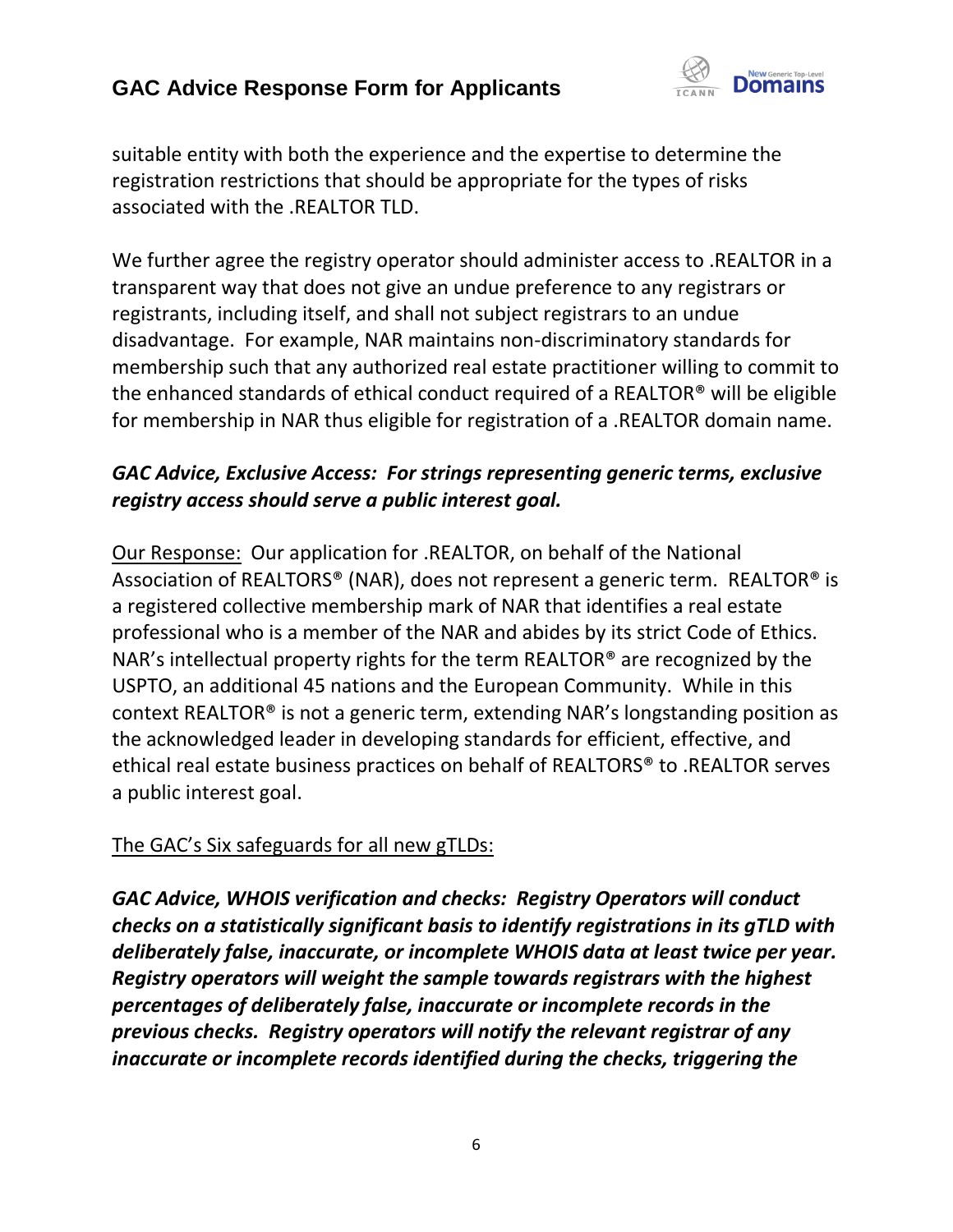

*registrar's obligation to solicit accurate and complete information from the registrant.*

Our Response: We agree.

*GAC Advice, Mitigating abusive activity: Registry operators will ensure that terms of use for registrants include prohibitions against the distribution of malware, operation of botnets, phishing, piracy, trademark or copyright infringement, fraudulent or deceptive practices, counterfeiting or otherwise engaging in activity contrary to applicable law.*

Our Response: We agree. As stated in response to Question 28: "Abuse" or "abusive use" of a .REALTOR domain name by a REALTOR® or any affiliate or other member of the National Association of Realtors (NAR) also includes violation or breach of the membership duties owed by a member and a violation of a material provision of the agreement with NAR relating to use of a domain in .REALTOR.

*GAC Advice, Security checks: While respecting privacy and confidentiality, Registry operators will periodically conduct a technical analysis to assess whether domains in its gTLD are being used to perpetrate security threats, such as pharming, phishing, malware, and botnets. If Registry operator identifies security risks that pose an actual risk of harm, Registry operator will notify the relevant registrar and, if the registrar does not take immediate action, suspend the domain name until the matter is resolved.*

Our Response: We agree. Additionally, we note numerous products and services are being introduced to the market place to help fulfill this need such as NameSentry [\(http://architelos.com/services/namesentry/\)](http://architelos.com/services/namesentry/).

We confirm the registry will suspend .REALTOR domain names found to perpetrate security threats if registrars won't. We note the licensing credentials required to achieve registration in .REALTOR, notably membership status with NAR, will serve as a built-in safeguard to those motivated to gain entry in order to perpetrate security threats.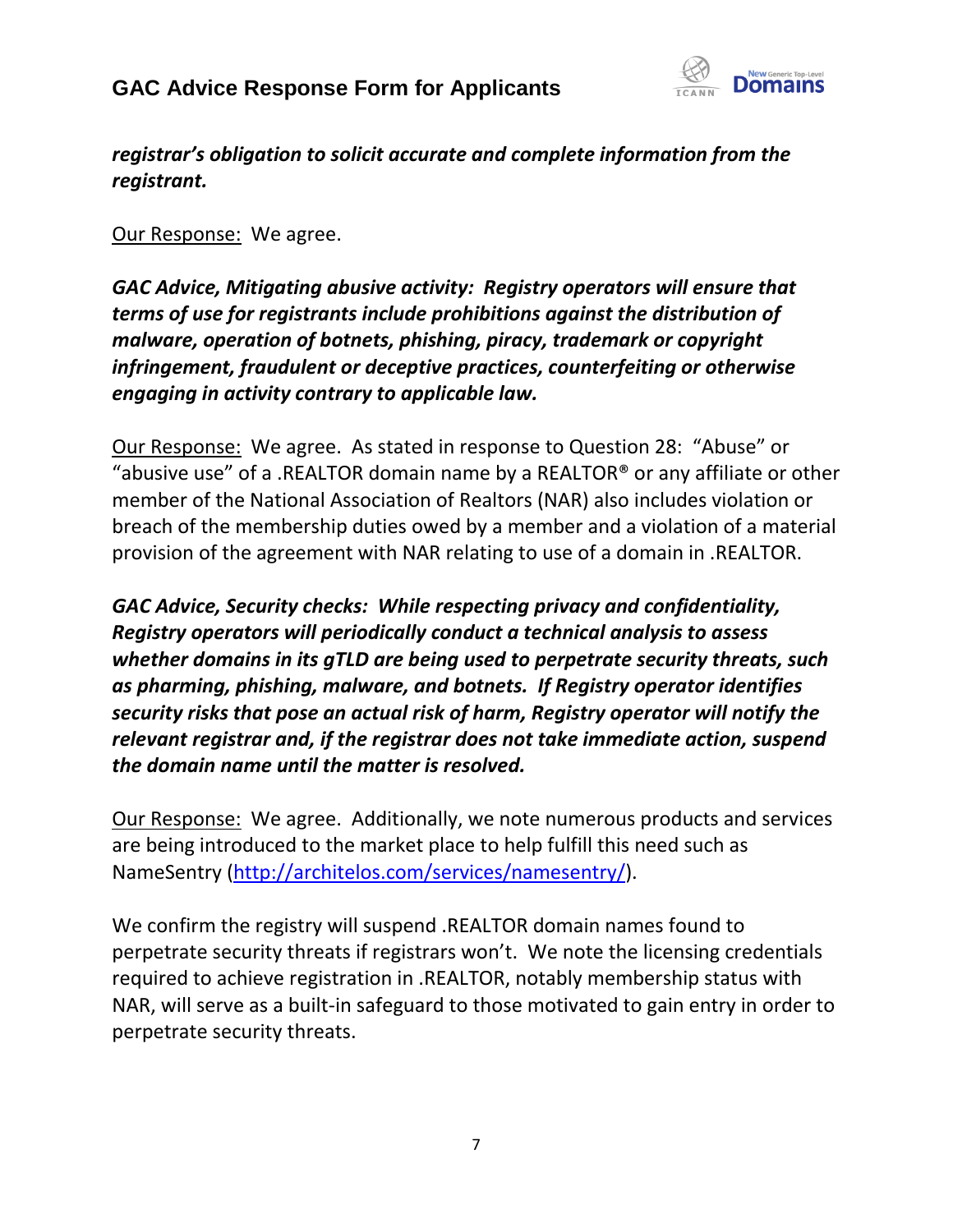

*GAC Advice, Documentation: Registry operators will maintain statistical reports that provide the number of inaccurate WHOIS records or security threats identified and actions taken as a result of its periodic WHOIS and security checks. Registry operators will maintain these reports for the agreed contracted period and provide them to ICANN upon request in connection with contractual obligations.*

#### Our Response: We agree.

*GAC Advice, Mitigating and Handling Complaints: Registry operators will ensure that there is a mechanism for making complaints to the registry operator that the WHOIS information is inaccurate or that the domain name registration is being used to facilitate or promote malware, operation of botnets, phishing, piracy, trademark or copyright infringement, fraudulent or deceptive practices, counterfeiting or otherwise engaging in activity contrary to applicable law.*

Our Response: We agree. As we state in response to Question 28: "If you believe that a .REALTOR domain name is or has been involved in abusive conduct, please contact our Abuse Prevention Manager at <email address> or <written address> with your complaint." A similar complaint mechanism can be established for making complaints to the registry operator about inaccurate WHOIS information and/or domains being used for malicious activity or perpetuating security risks as the case may be.

*GAC Advice, Consequences: Consistent with applicable law and any related procedures, registry operators shall ensure that there are real and immediate consequences for the demonstrated provision of false WHOIS information and violations of the requirement that the domain name should not be used in breach of applicable law; these conditions should include suspension of the domain name.*

Our Response: We agree. Providing false information and/or using a .REALTOR domain name in breach of applicable law would produce consequences, such as the suspension of the domain name.